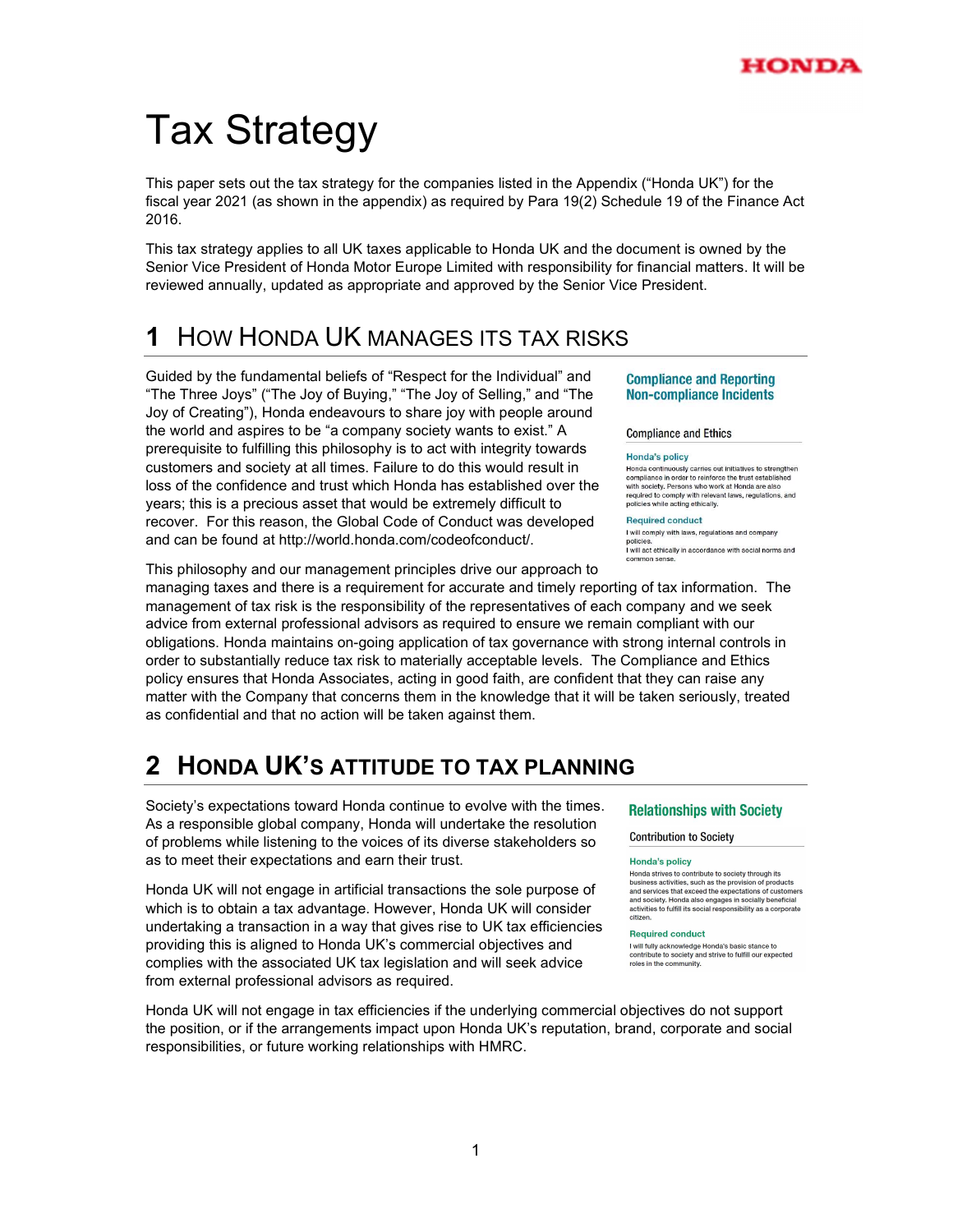

### 3 HONDA UK AND ITS TAX RISKS

Honda aims to pay the appropriate amount of tax at the right time and maintain the level of tax risk which is acceptable for its business. Honda UK seeks to achieve this aim through:

(a) submitting all UK tax returns on a timely basis, including sufficient detail to enable HMRC to form an accurate view of the affairs of the company filing the return with an adequate supporting audit trail and sign-off process. This includes regular meetings with the relevant officers from HMRC and the CCM (as well as other European fiscal authorities), regular business updates and tours of our facilities;

(b) paying the appropriate amount of tax at the right time. Where this view may differ to the position taken by HMRC, Honda UK aims to be transparent about the filing position it has taken;

(c) maintaining tax accounting arrangements which are robust and accurate and comply, where applicable, with the Senior Accounting Officer (SAO) provisions in the UK;

(d) ensuring that the departments who are involved in Honda UK's tax processes are both adequately resourced, supported and that key personnel are trained in order to manage tax compliance issues on a timely basis; and

(e) ensuring all tax filing positions are supported with appropriate documentary evidence.

### 4 WORKING WITH HMRC

Our objective is to ensure that relationships between Honda and tax authorities (including HMRC) are transparent, constructive and based **Shareholders, Investors, and Shareholders** on mutual trust. Honda UK will comply with all relevant legal disclosure and approval requirements and all information will be clearly presented.

In its dealings with HMRC, Honda UK will act in an open, honest and Honda's policy transparent manner. Honda UK's strategic aim is to avoid unnecessary and order to remain a highly transparent company, Honda<br>disputes with HMRC and thus minimise tax risk, and we seek to achieve business partners, sharehol disputes with HMRC and thus minimise tax risk, and we seek to achieve this through: (a) continuing to host regular face-to-face meetings with Required conduct HMRC to discuss current business initiatives and the associated tax<br>accounting; (b) where appropriate, seeking pre-transaction clearances<br>and interact with stakeholders in a courteous manner. accounting; (b) where appropriate, seeking pre-transaction clearances from HMRC; and (c) making the tax compliance procedures and controls available for review by HMRC upon request.

This Tax Strategy document is communicated to all the relevant stakeholders within Honda UK, from the Senior Executives who are making regular commercial decisions to those individuals who are involved in the daily tax processes/procedures that we operate, so that it is firmly embedded in the culture that we adopt. This Tax Strategy will be subject to continuous review by these stakeholders to ensure that Honda UK is adhering to its strategic aims and objectives.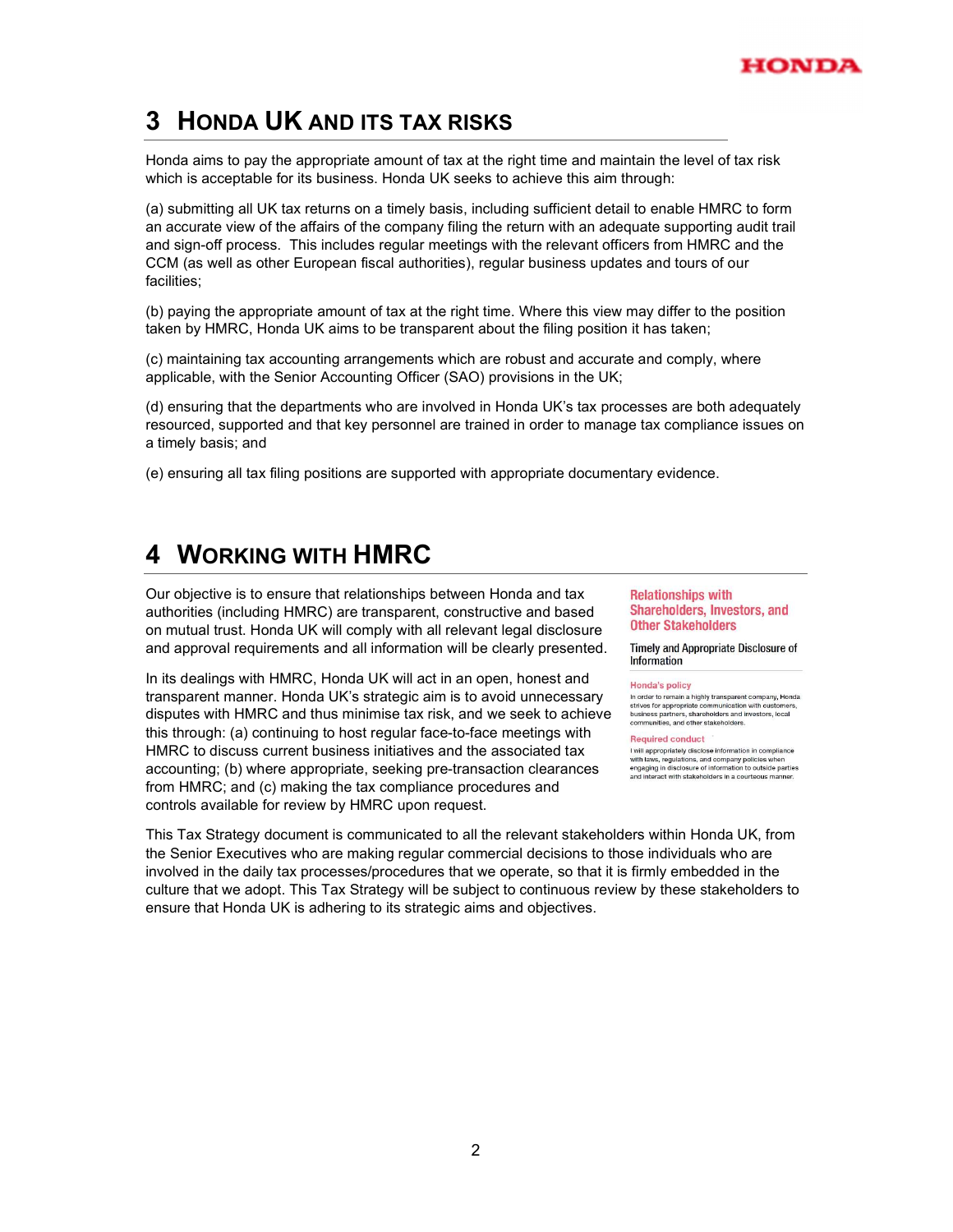### HONDA PHILOSOPHY AND MANAGEMENT **PRINCIPLES**

| <b>Respect for the Individual</b>                                                                                                           |                                                                                                                                                                                                                                                                                                                                                                                                  | <b>The Three Joys</b>                                                                                                                                                   |                                                                                                                                                                                                                                                                                                                                                                                              |
|---------------------------------------------------------------------------------------------------------------------------------------------|--------------------------------------------------------------------------------------------------------------------------------------------------------------------------------------------------------------------------------------------------------------------------------------------------------------------------------------------------------------------------------------------------|-------------------------------------------------------------------------------------------------------------------------------------------------------------------------|----------------------------------------------------------------------------------------------------------------------------------------------------------------------------------------------------------------------------------------------------------------------------------------------------------------------------------------------------------------------------------------------|
| Initiative                                                                                                                                  | Initiative means not to be bound by preconceived ideas;<br>but think creatively and act on your own initiative and<br>judgment, while understanding that you must take<br>responsibility for the results of those actions.                                                                                                                                                                       | The joy of<br>buying                                                                                                                                                    | The joy of buying is achieved through providing products<br>and services that exceed the needs and expectations of<br>each customer.<br>The joy of selling occurs when those who are engaged in                                                                                                                                                                                              |
| Equality                                                                                                                                    | Equality means to recognize and respect individual<br>differences in one another and treat each other fairly. Our<br>company is committed to this principle and to creating<br>equal opportunities for each individual. An individual's<br>race, sex, age, religion, national origin, educational<br>background, social or economic status have no bearing on<br>the individual's opportunities. | The joy of<br>selling                                                                                                                                                   | selling and servicing Honda products develop<br>relationships with a customer based on mutual trust.<br>Through this relationship, Honda associates, dealers and<br>distributors experience pride and joy in satisfying the<br>customer and in representing Honda to the customer.<br>The joy of creating occurs when Honda associates and<br>suppliers involved in the design, development, |
| Trust                                                                                                                                       | The relationship among associates at Honda should be<br>based on mutual trust. Trust is created by recognizing each<br>other as individuals, helping out where others are<br>deficient, accepting help where we are deficient, sharing<br>our knowledge, and making a sincere effort to fulfill our<br>responsibilities.                                                                         | The joy of<br>creating                                                                                                                                                  | engineering and manufacturing of Honda products<br>recognize a sense of joy in our customers and dealers.<br>The joy of creating occurs when quality products exceed<br>expectations and we experience pride in a job well done.                                                                                                                                                             |
|                                                                                                                                             |                                                                                                                                                                                                                                                                                                                                                                                                  | Company principle                                                                                                                                                       |                                                                                                                                                                                                                                                                                                                                                                                              |
|                                                                                                                                             | Maintaining a global viewpoint, we are dedicated to supplying products of the highest quality yet at a reasonable price for worldwide customer satisfaction.                                                                                                                                                                                                                                     | <b>Management policies</b>                                                                                                                                              |                                                                                                                                                                                                                                                                                                                                                                                              |
|                                                                                                                                             |                                                                                                                                                                                                                                                                                                                                                                                                  |                                                                                                                                                                         |                                                                                                                                                                                                                                                                                                                                                                                              |
| . Proceed always with ambition and youthfulness.<br>. Respect sound theory, develop fresh ideas and make the most<br>effective use of time. |                                                                                                                                                                                                                                                                                                                                                                                                  | · Enjoy your work, and encourage open communications.<br>. Strive constantly for a harmonious flow of work.<br>. Be ever mindful of the value of research and endeavor. |                                                                                                                                                                                                                                                                                                                                                                                              |